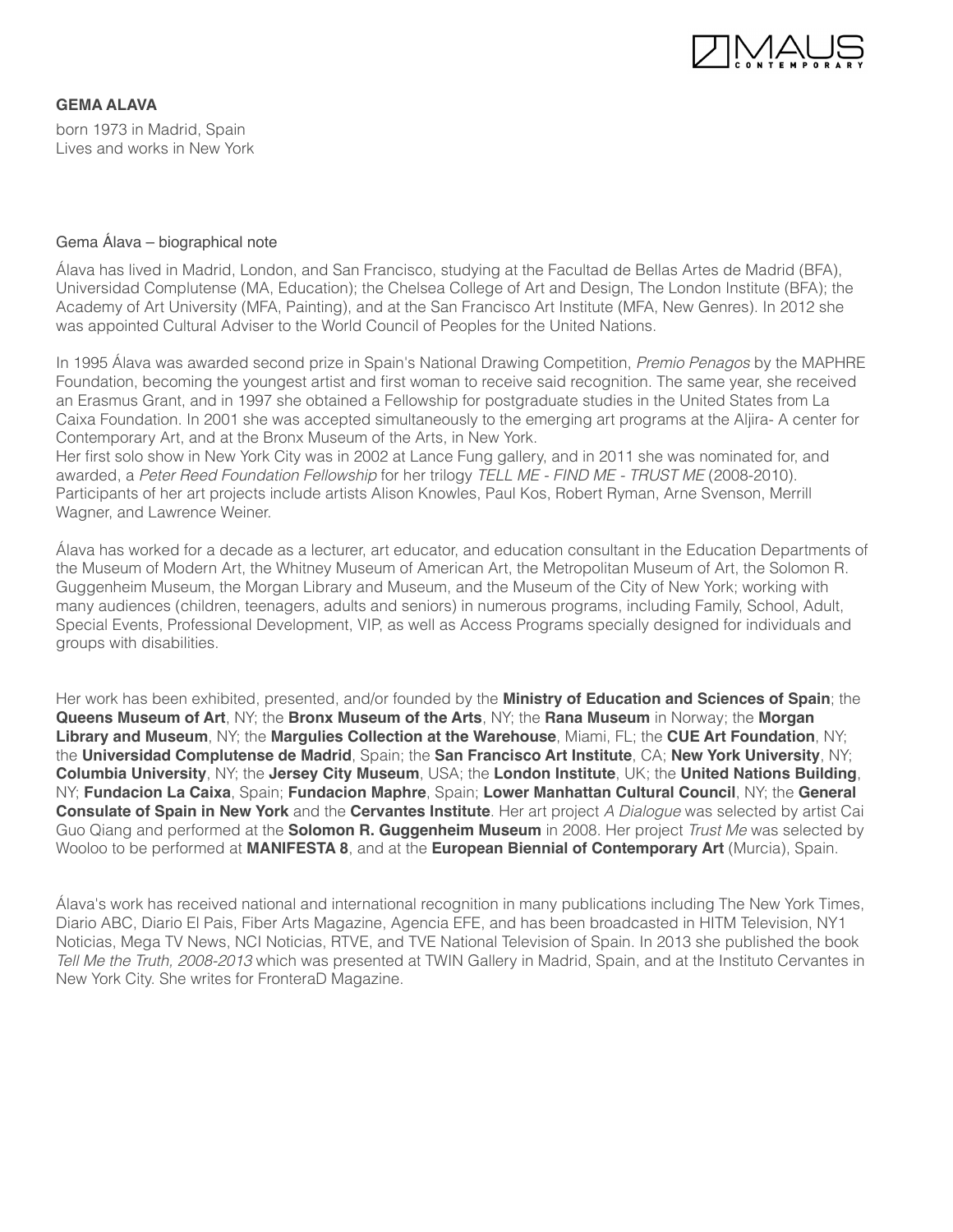

# Gema Álava - education

- 2018 Yale University. Certified Course "Moralities of Everyday Life," Coursera Stanford University. Certified Course "Love as a Force for Social Justice," Coursera
- 2017 MIT, Massachusetts Institute of Technology, Bootcamp, Trek "The Business of Culture", Vienna, Austria Columbia University. Certified Course "The Science of Learning," EdX The Brooklyn Institute for Social Research, Certified Course, "Heidegger: Being and Time"
- 2016 HARVARD UNIVERSITY, Certified Course "Introduction to Data Wise: A Collaborative Process to Improve Learning and Teaching," via Edx
- 2015 MIT, "The American Dream for the Next Generation" Course, via Edx Berkley, "The Science of Happiness" Course via Edx
- 1998-00 San Francisco Art Institute, MFA, Masters in Fine Arts, New Genre.
- 1997-99 The Academy of Art College, MFA, Masters in Fine Arts, Painting & Printmaking (with honors.)
- 1996-97 Universidad Complutense de Madrid, MA in Education.
- 1996-97 Círculo de Bellas Artes, Graduate Certificate, Aesthetics, History&Theory of Contemporary Art
- 1991-96 Universidad Complutense de Madrid, BFA, Bachelors in Fine Arts, Painting (top 10 graduates.)
- 1995 Chelsea College of Art and Design, The London Institute. BFA Semester Exchange Student.

# Gema Álava - solo exhibitions

- 2018 Hexagons, Maus Contemporary, Birmingham, AL
- 2017 Gema Alava: Observational Awareness, Robert Henry Contemporary, NYC, USA
- 2014 Tell Me and Silences, AC Institute, New York City (March 13th -May 10th) Tell Me the Truth 2008-2013, Instituto Cervantes, New York City
- 2013 Tell Me the Truth, TWIN Gallery, Exhibition, Madrid, Spain.
- 2012 Circle of Hope & Peace, United Nations Headquarters, New York City PRESENCE:NET, in collaboration with composer and sound artist Josué Moreno, Estampa, Sound In, Madrid, Spain
	- CYCLE, Performance in collaboration with Jessica Higgins at Emily Harbey Foundation for SWITCH, Intermedia Television, New York City
- 2011 Here and There, Performance in collaboration w/ sound artist Robert Lange, Lehman College Art Gallery, NY FIND US, Action with the support of Utopic Gallery, Madrid, Spain. October 2011 The Oracle: Tell Me a Secret, in collaboration with composer and sound artist Josué Moreno, Estampa, Sound In, Madrid, Spain. October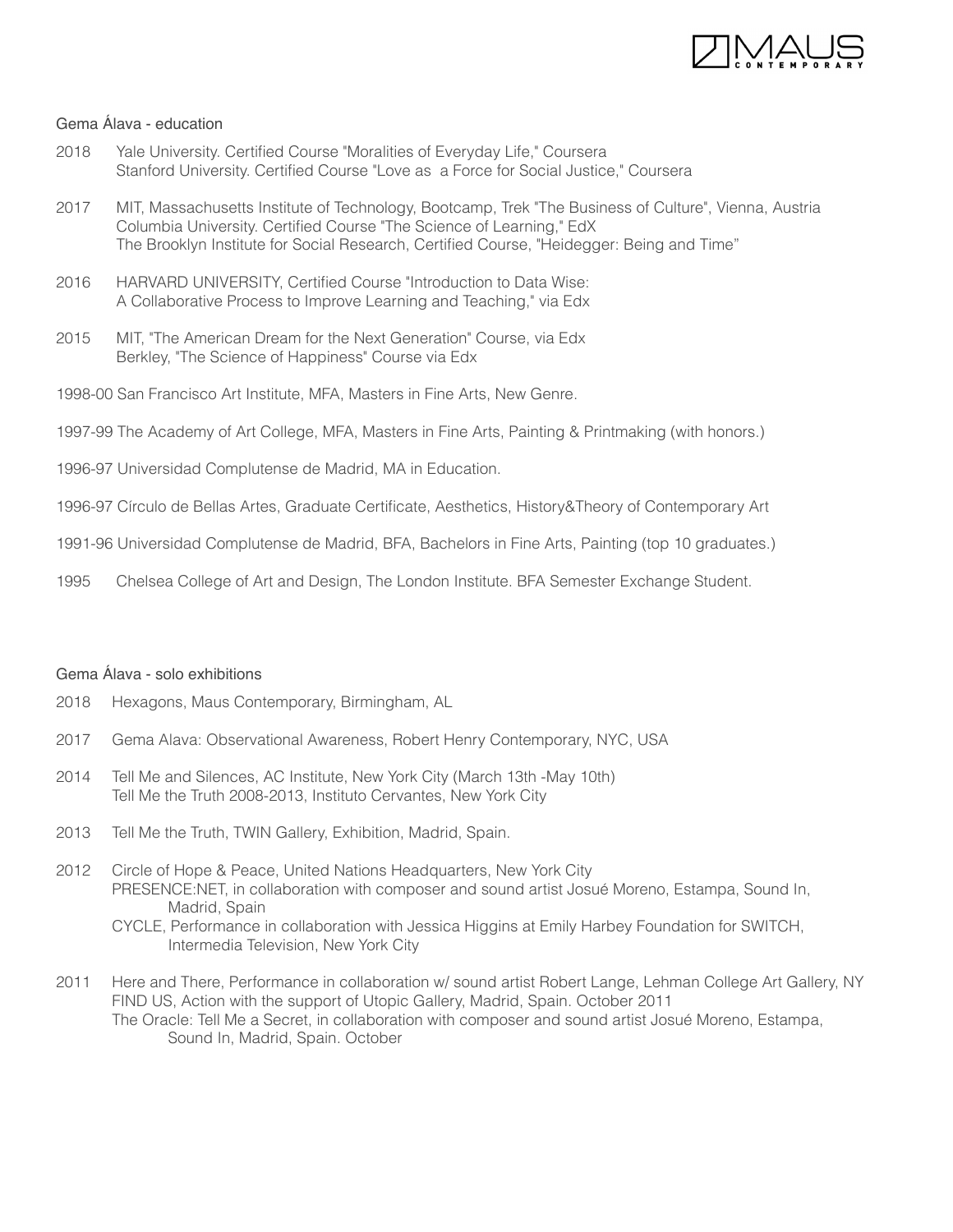

2010 Cervantes Institute, New York, "TRUST ME," An Art Project by Gema Alava documented by Jason Schmidt with the participation of Ellen Fisher, Mayrav Fisher, Jonathan Goodman, Jessica Higgins, Erika Kawalek, Erika Knerr, Alison Knowles, Ferran Martin, J. Morrison, Gordon Sasaki and J. G. Zimmerman. October 15, 2010

 John Jay College Gallery, The City University of New YOrk, "Gema Alava: Tell Me the Truth." The Malcom X & Dr. Betty Shabath Memorial and Educational Center, "Tell Me a Story I, II, III." New York, NY

- 2009 CUE ART Foundation, "FIND ME," An Art Project by Gema ALava with the participation of Lars Chellberg, Barbara Holub, Paul Kos, Ester Partegas, Robert Ryman, Arne Svenson, Merrill Wagner, Lawrence Weiner and Maria Yoon, New York, NY. An Art Museum in New York City, "TELL ME," with the participation of 22 Artists, New York City Mumford Fine Art, "Tensions," London SUNY Rockland Community College, "Gema Alava," New York
- 2008 Messineo Art Projects & Wyman Contemporary, "Tell Me the Truth," New York, NY Lucy Gooding Gallery, The Bolles School, "Tell Me a Story," Jacksonville, FL
- 2006 King Juan Carlos I of Spain Center of New York University, "Hay Ropa Tendida (Clothing,)" New York, NY
- 2002 Lance Fung Gallery, "Land of No One," New York, NY
- 2000 Diego Rivera Gallery, San Francisco Art Institute, "The Siren's Silence," San Francisco, CA
- 1999 Diego Rivera Gallery, San Francisco Art Institute, "List of Things to Forget," San Francisco, CA
- 1998 Mill & Short Gallery, "Fragments," San Francisco, CA

## Gema Álava - selected group exhibitions

- 2018 Dame un museo para perderme, Museo de la ciudad, Quito Hexagon 5, Centro de Arte Contemporaneo, Cafe' Democratico, Quito II Cumbre Mundial de las Artes, Museo de la Medicina, Ecuador Hexagon 9, New York Library for the Performing Arts, Lincoln Center, New York
- 2017 DIS, The Industry City Gallery, New York, NYC, USA Trust Me, Museo Guayasamin, Quito, Ecuador Tercer Salón de Arte Iberoamericano, Trujillo, Peru Killswitch, Maus Contemporary, Alabama, USA2016
- 2015 "Leonardo" at CSIC Headquarters. Curated by Twin Gallery, Madrid, Spain. Tell Me a Secret, Museum of Art, New York
- 2014 Trust Me: Errogate/Surrogate, curated by Ilya Noe, Month of Performance Art 4th Edition, Berlin, Germany
- 2013 El Hilo de Ariadna. On view: The Oracle: Tell Me a Secret, in collaboration with composer and sound artist Josué Moreno, LA CASA DEL LECTOR, Matadero, Madrid, Spain Find Us\_Gema Alava, Utopic Gallery, Exhibition, Madrid, Spain. Curated by Monica Iglesias. Gabinete de Curiosidades, Galeria Pilar Cubilo, Madrid, Spain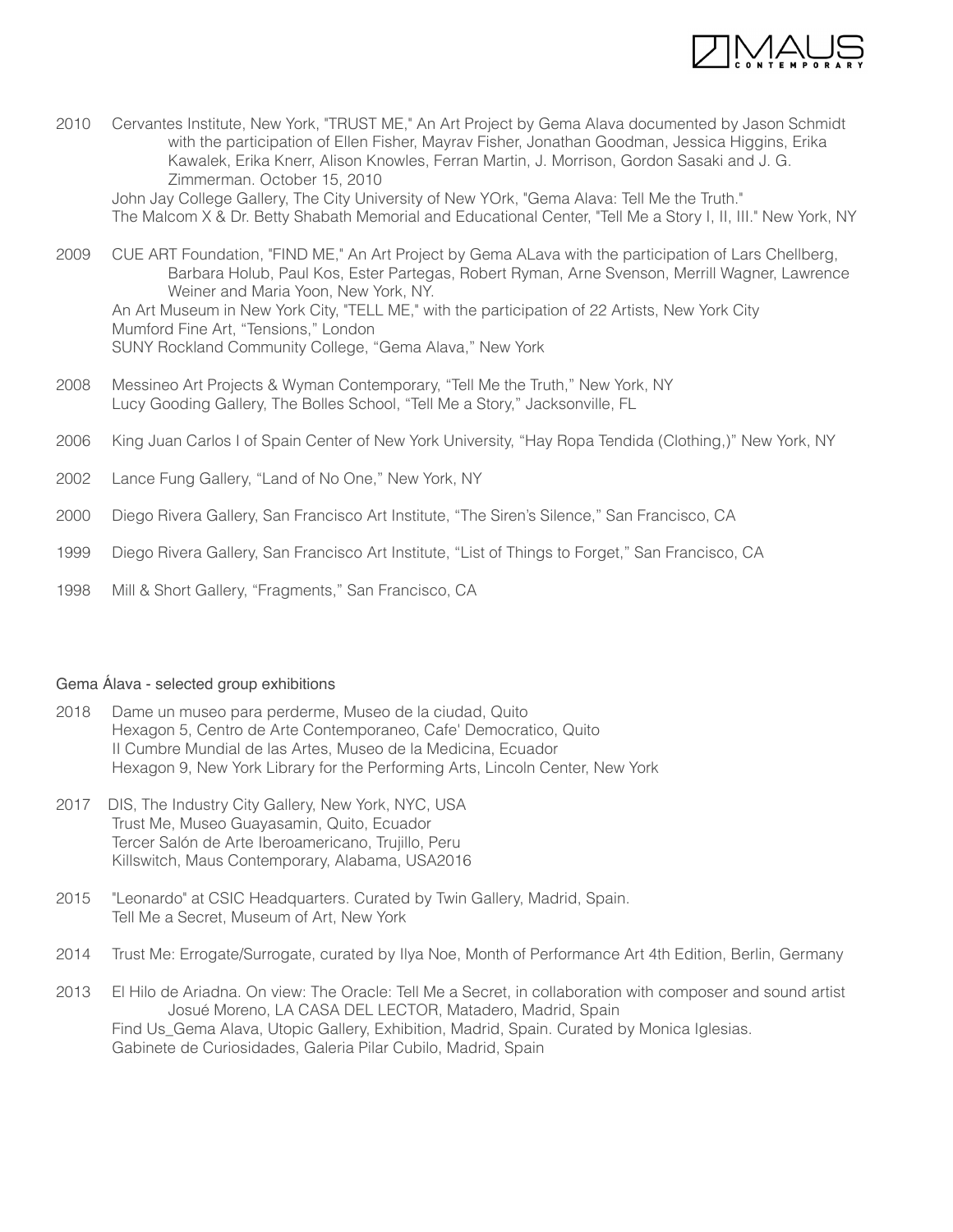

- 2012 El Hilo de Ariadna. On view: The Oracle: Tell Me a Secret, in collaboration with composer and sound artist Josué Moreno, LA CASA DEL LECTOR, Matadero, Madrid, Spain Tell Me a Story: 2012, O+ Art Festival, Kigston, New York Find My Future, Art in Odd Places Festival, New York City FRAME:NET, at INTERVENTIONS, curated by Isidro Blasco, Philadelphia, USA
- 2011 The Oracle: Tell Me a Secret, in collaboration with composer and sound artist Josué Moreno, Estampa, Sound In, Madrid, Spain. October 2011 Lehman College Art Gallery, New York, NY. "Fiber Art," curated by Sandra Siders.
- 2010 MANIFESTA 8. The European Biennial of Contemporary Art. Murcia, Spain MURAM, Museo Regional de Arte Moderno, Cartagena, Spain The Margulies Collection at the Warehouse, Miami , Florida. Lotus House Women´s Shelter Benefit: Heart Happening.
	- Space 37, Babel, curated by Hector Canonge, New York City
- 2010 The Margulies Collection at the Warehouse, "Heart Happening," Miami, Florida. Metropolitan Museum of Art, Tasch Galleries, New York, New York. Premiere of GEMA ALAVA: TRUST ME 1019 Photograph by Jason Smichdt, part of Art Project TRUST ME, at the Employee Art Show.

2009 United Nations/ONU, New York, New York. "Nueve Lunas" curated by Anahi Rubin. C-WOW "From Wall to Wall," Art Benefit, NJ Gallery Aferro, "Art Benefit," New Jersey Guernica Art Project, "Art Benefit," New York, NY CUE Art Foundation, New York. NY. Presentation of Art Project FIND ME by Gema Alava with the

- participation of artists Lars Chellberg, Barabara Holub, Ester Partegas, Paul Kos, Arne Svenson, Robert Ryman, Merrill Wagner, Lawrence Weiner and Maria Yoon.
- The Margulies Collection at the Warehouse, Miami , Florida. Lotus House Women´s Shelter Benefit: Hope Blossoms – An Art Happening in Nine Parts.
- 2008 Queens Museum of Art, "Framing Aids," New York. Curated by Ada Cintron. El MUSEO del Barrio and The Cervantes Institute, "N.Y. Motion 1.0." New York. Curated by Elvis Ramos and Paco Cano.
	- Solomon R. Guggenheim Museum,"A Dialogue," New York, New York. Art project proposal selected by Cai Guo-Quiang as part of "Everything is Museum." Proposal displayed February - May, 2008. The project took place on February 21, 2008 at 9PM at the Guggenheim Museum.
- 2007 Jersey City Museum, "The Feminine Mystique," NJ. Curated by Rocio Aranda Alvarado. Sacco Gallery, "Ladies and Gentelman," Miami, FL Aferro Gallery, "Desideratum," Newark, NJ. Curated by Evonne M. Davis. Victory Hall- Contemporary Arts Center, "99 cent," New Jersey City, NJ, Curated by Rocio Aranda Alvarado.
- 2006 City Without Walls- Cwow, "Drawing Stage," Newark, NJ. Curated by E. Carmen Ramos.
- 2005 Children's Museum of the Arts, Art Auction Donation, New York, NY. Invited by curator Kimberly Marrero.
- 2004 Peekskill Project, "Ferry Tales," Peekskill, NY. Curated by Lance Fung. The Rotunda Gallery, "A Slow Read," Brooklyn, NY. Curated by Katarina Wong.
- 2003 The Queens Museum of Art, "Proyectos Especiales," NY. Curated by Hitomi Iwasaky. Aljira-A Center for Contemporary Art, "Emerge 2002," NJ. Curated by Calvin Reid.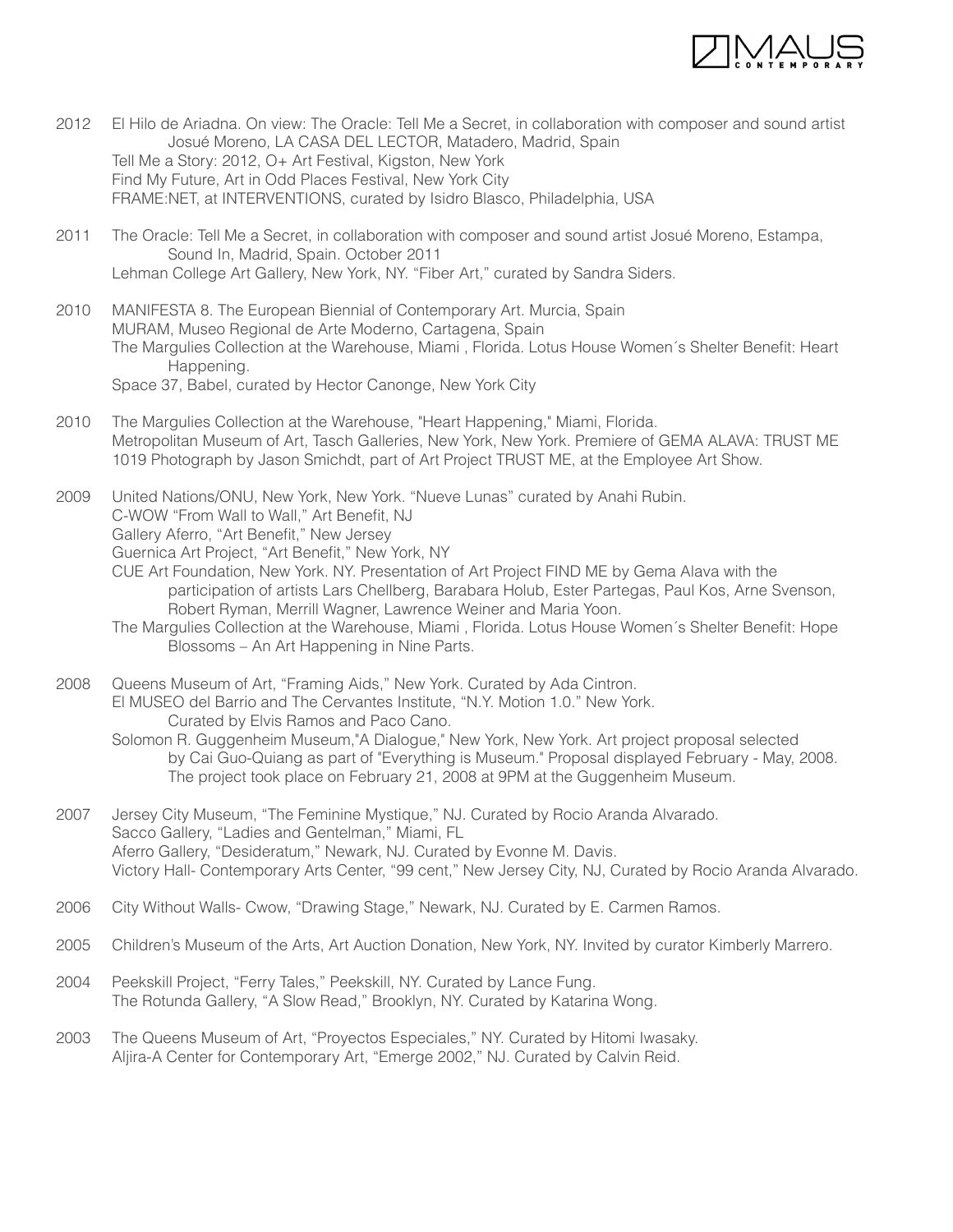

- 2002 The Bronx Museum of the Arts, "AIM 2002," New York, NY. Curated by Lydia Yee. Exit Art Gallery, "Reactions," New York, NY
- 2001 The Alternator Gallery, "Dress-up," Kelowna, Canada AAC Gallery, "Spiralprosjektet," San Francisco, CA, USA and Stavanger, Norway 1999 McBean Gallery, San Francisco Art Institute, "Annual Artist Book Contest," San Francisco Charles H. Scott Gallery, "Nature and Technology," Vancouver, Canada Rana Museum, "Spiralprosjektet," Norway
- 1998 Circulo de Bellas Artes, Sala de Exposiciones, Madrid, Spain.
- 1996 Museo Gregorio Prieto, "Premio Nacional de Dibujo Gregorio Prieto," Valdepenas, Spain. Galería Eloy Gonzalo, "Premio Nacional de Dibujo Gregorio Prieto," Madrid, Spain. Sala de Exposiciones Mapfre, "XIV Premio Penagos de Dibujo," Madrid, Spain. Facultad de Bellas Artes, "Proyectos," UCM, Madrid, Spain. Facultad de Bellas Artes, "Premio de Pintura," UCM, Madrid, Spain.
- 1995 Chelsea College of Art and Design, "Final Works," London, England. Galería el Gayo Arte, Madrid, Spain. Sala de Exposiciones Maphre, "XIII Premio Penagos de Dibujo," Madrid, Spain.

#### Gema Álava - awards, grants, fellowships

- 2016 Selected by NYFA for the 2016 Immigrant Artist Mentoring Program: SOCIAL PRACTICE. Selected by the CREATIVE CENTER INSTITUTE for the Creative Aging Training at UNIVERSITY SETTLEMENT, New York City
	- Selected by ART BEYOND SIGHT, Project and Access for All, to participate in the FESTIVAL OF FUN AND FRATERNITY, by the MAJOR's OFFICE for People with Disabilities. Madison Square Park, NYC
- 2014 Selected for Berlin Month Performance 4th Edition, Berlin, Germany
- 2013 New York Foundation for the Arts, Artepreneur
- 2012 Smithsonian Institution nomination for a SARF Fellowship Selected for Art in Odd Places Festival, New York City, NY Selected for O+ Art Festival, Kingston, NY
- 2011 Peter S. Reed Foundation Fellowship, New York USA American Artists Projects nomination
- 2010 WOOLOO's NEW LIFE RESIDENCY, 2010. The General Consulate of Spain in New York, Visual Artist Fellowship for "TRUST ME."
- 2009 Lower Manhattan Cultural Council Grant. Six week Workshop Series. Guest Visiting Artist, SUNY Rockland Community College, New York.
- 2008 The General Consulate of Spain in New York, Visual Artist Fellowship for "Tell me the Truth." Guest Visiting Artist 2008 Art Department The Bolles School, Jacksonville, Florida.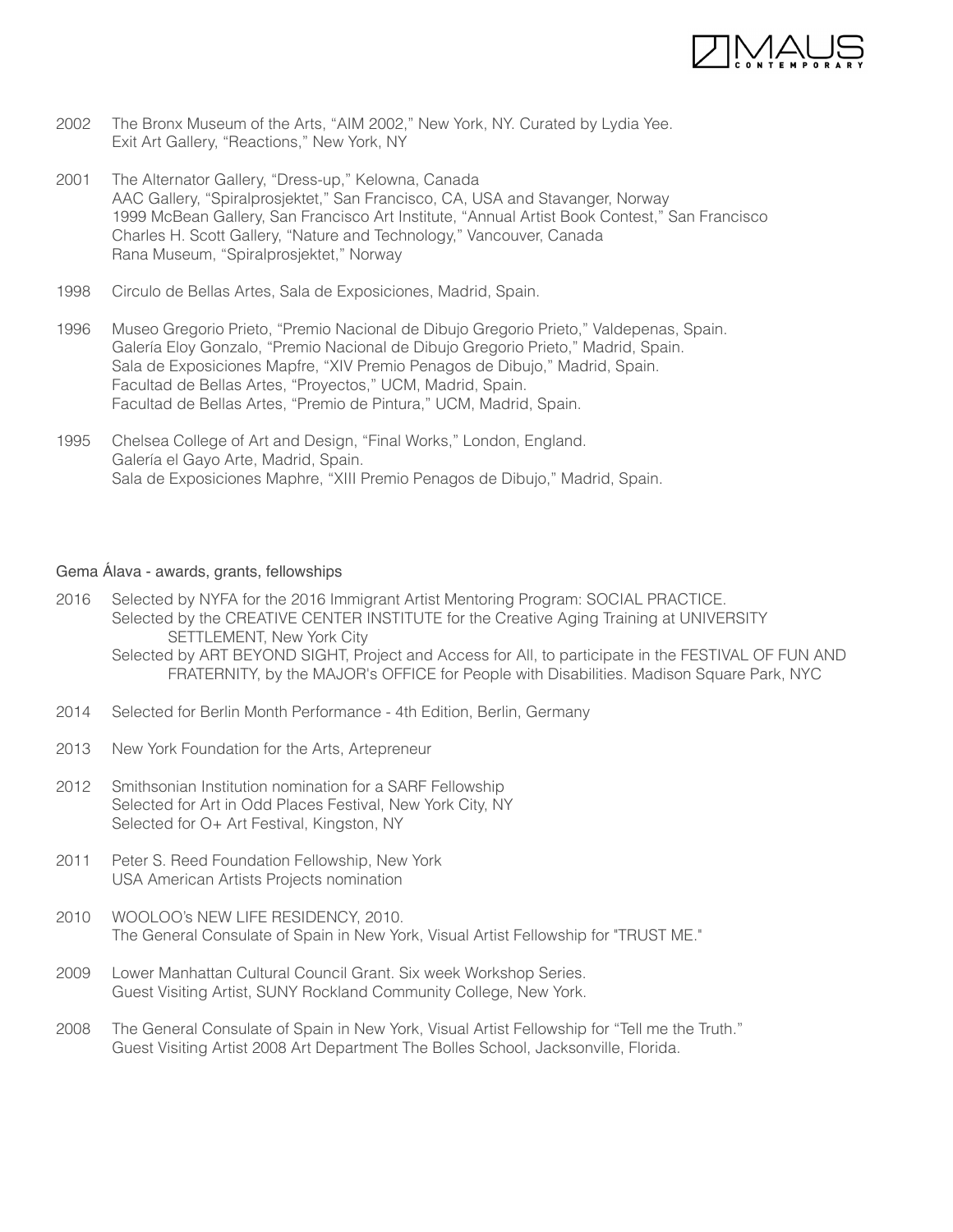

- 2007 Fundacion General de la Universidad Complutense de Madrid, Full Fellowship "Cursos de Verano, El Escorial," Madrid, Spain. (Residency.)
- 2006 The General Consulate of Spain in New York, Visual Artist Fellowship for "Ropa Tendida (Clothing.)"
- 2003 The General Consulate of Spain in New York, Visual Artist Fellowship for "Patrones de Fe."
- 2002 The General Consulate of Spain in New York, Visual Artist Fellowship for "Land of No One."
- 2001 The Bronx Museum of the Arts, AIM-- Artist in The Marketplace Program, New York Aljira-A Center for Contemporary Art, Emerge 2002 Program, New Jersey
- 2000 San Francisco Art Institute, Finalist MFA 2000 Graduation Award.
- 1999-00 San Francisco Art Institute, International Student Fellowship for Graduate Studies
- 1997-99 Fundación "la Caixa", Fellowship for Graduate Studies in the USA, Spain
- 1997 Fundacion General de la Universidad Complutense de Madrid, Full Fellowship "Cursos de Verano, El Escorial," Madrid, Spain. (Residency)
- 1995-96 Ministry of Education and Sciences of Spain, UCM Contemporary Art History Fellow, Spain.
- 1995 Fundacion General de la Universidad Complutense de Madrid, Full Fellowship "Cursos de Verano, El Escorial," Madrid, Spain. (Residency) Univesidad Complutense, ERASMUS Fellowship between European Universities, Spain MAPFRE Foundation. Second Prize. International Penagos Drawing Competition, Spain
- 1994 Universidad Complutense, Beca-Colaboración Fellowship, Madrid, Spain Colegio Oficial de Ingenieros Tecnicos de Madrid First Alternate and Honorable Mention, National Painting Competition, Spain

#### Gema Álava - bibliography (selection)

- 2016 Ramas, Alma, Gema Álava: El arte como construccion Social y Educativa, XTRart
- 2015 Rapko, John, Why Do Curators Talk Like That, SFAQ and NYAQ Magazines
- Ramas, Alma, Gema Álava presenta su instalación efímera: Hexágonos, XTRArt 2014 Madsen, Tina, Trust Me:E/S, Month of Performance Art Berlin Truax, Raegan, TRUST ME: A reflection, California
- 2013 Pantadiosi Julio, "Miradas al fresco con... Gema Alava" / EL MUNDO / November 13, 2013 Hernandez, Virginia, "Cada cual con su clavo" / METROPOLI / November 13, 2013 E. Vasconcellos, "Todas las verdades. Gema Alava presenta Dime la Verdad en Twin Gallery" / EL MUNDO / October 29, 2013
	- Armada, Alfonso, "Gema Alava sigue tensando con sutileza el alambre sobre el que camina en la oscuridad" / ABC / October 25, 2013
	- Hofher Ariel, "To Eradicate Poverty 'Utilize thread of Conversation' says UN Artist" / MEDIA GLOBAL NEWS / October 23, 2013

Mario Suarez Gonzalez, "Obras de Arte Escondidas en Madrid" / El Pais / March 13, 2013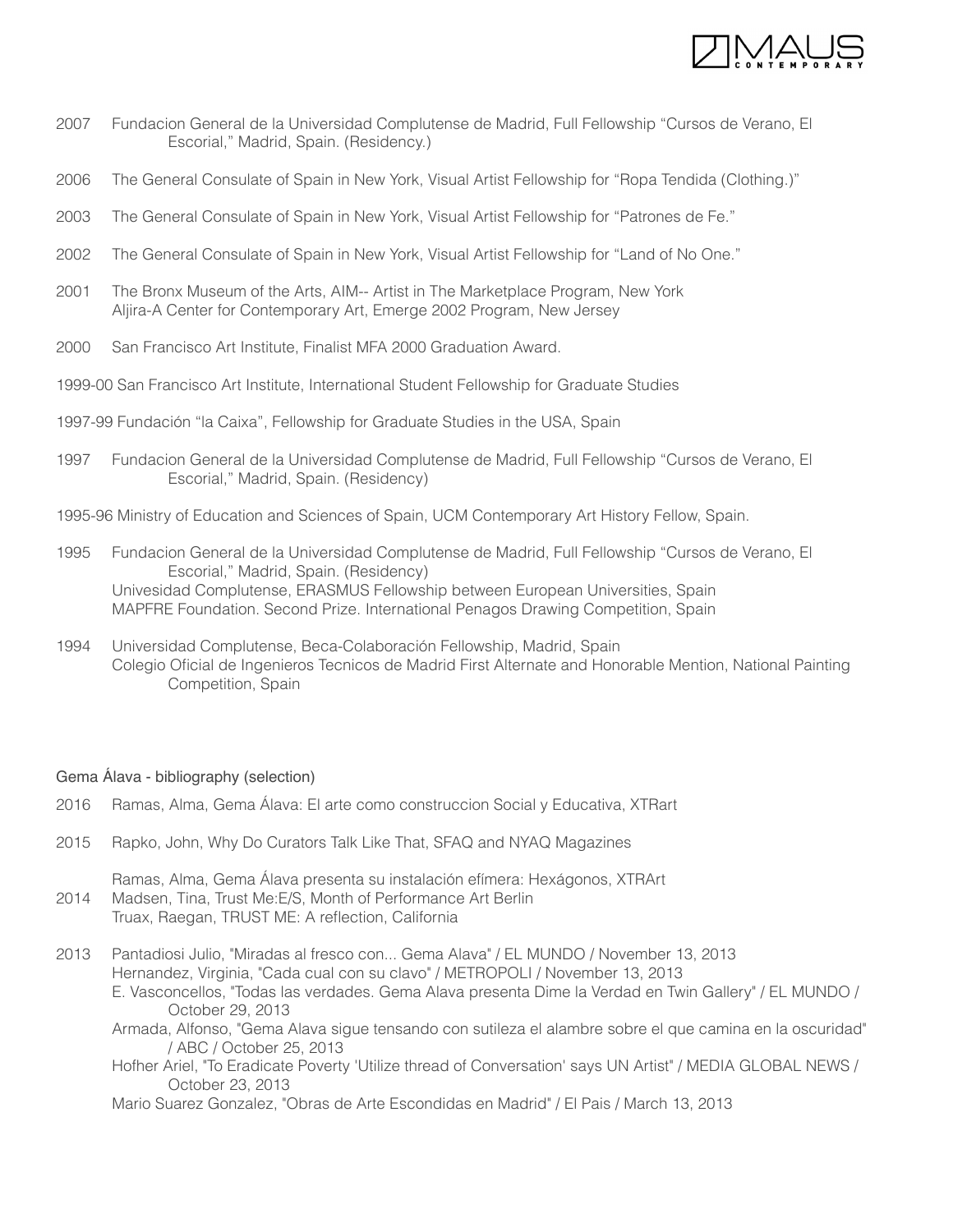

 Victoria Arribas Roldan, "Gema Alava: conferencia en la School of Visual Arts, Nueva York, y "Presence Net" en Twin Gallery / Plataforma de Arte Contemporaneo / February 26, 2013 Agustin Alonso, "Gema Alava: Las Razones Equivocadas" / RTVE.es El Gentrificador / January 24, 2013

 Semiramis Gonzalez, "El hilo de Ariadna donde la literatura y artes plasticas van de la mano" / Arco Blogers / January 18, 2013

2012 Allison Meier / "Exploring Art in Odd Places" / Hyperalergic / October 18th, 2012 Alma Ramas / "El último proyecto de la artista Gema Álava tendrá lugar en una feria de arte contemporáneo de la ciudad de Nueva York durante el mes de mayo" / Xtrart / May 3, 2012 Amelia, "Artistas Espanolas en Nueva York" / Dominical, Periodico de Catalunya / March 18, 2012 Pierce, David "New York Fiber in the 21st Century" / Surface Design Journal / January 1st, 2012

2011 Anna Grau "Nunca pierdas un sombrero en vano: FIND US" / Cuarto Poder / December 4, 2011 Arrivas, Victoria "Entrevista a Gema Alava" / Plataforma de Arte Contemporaneo / Novemebr 28, 2011 Costa, José Manuel "VIA LIMITE - El Objeto Sonoro" / RTVE - RADIO CLASICA / Novemebr 1st, 2011 Álava, Gema "TELL ME o cómo perder el miedo dentro de un museo" / FronteraD / August 30, 2011 Alava, Gema "Trust Me: A Non visual experience lead by an artist inside Major Art Museums of New York City" / Centerpoint Now Magazine / 2011 (English) Lopez, Carol "Conectado: Gema Alava"/ On Madrid/ EL PAIS/ Oct. 14 2011 (Español) Grau, Anna "Gema Alava: Me fascina la gente que cree que no entiende de arte" / ABC/ May 15, 2011 (Esp)

2010 Swedish Travelling Exhibitions. "Trust Me"/ Gema Alava. Published by Riksutställningar, November 29, 2010 NCI NOTICIAS TELEVISION, "Una Performance basada en la confianza." November, 18, 2010

PLUM TV "Heart Happening", Miami, November, 16, 2010

 Soriano, Nieves "Gema Alava: Trust Me en Manifesta 8." Desde Paris a Buenos Aires, November, 6, 2010 EUROPA PRESS, "La artista Gema Álava nueva residente no visual del proyecto colectivo danés Wooloo en Manifesta 8", November, 5, 2010

Teleprensa periodico,"La artista Gema Alava en Manifesta 8," Spain, November, 15, 2010

 Prensaweb, "La artista española Gema Alava presenta en Manifesta 8 su proyecto performance Trust Me," Spain, November, 3, 2010

Hoy es arte.com, "Gema Alava en Manifesta 8," Spain, November, 1, 2010

Iberarte, "Entrevista a Gema Alava," October 30, 2010

 Miami Times, "Lotus House Put Heart into Performance Art at the Margulies Warehouse," October 25, 2010 Coal, "New Life Residency," Paris, France, October 21, 2010

Levin, Jordan, Miami Herald "An Artsy Party to help Miami Shelter", Miami, October20, 2010

Iberarte, "Gema Alava presenta Trust Me," Spain, October 16, 2010

- Simian, Jose Manuel, Contraportada. NY1 TELEVISION. "Trust Me: Transmitiendo arte a partir de palabras." October 15, 2010
- Dawn Chawn, Artforum, "Wooloo," New York, USA, October 08, 2010

Exibart. "Il Retorno de Iberia" Italy, October 5, 2010

La Verdad, Cultura, "De lo evidente y lo invidente," Murcia, Spain, October 05, 2010

 Europa Press, "La Bienal de Arte Contemporáneo Manifesta 8 será este martes la imagen del cupón de la once," October 05, 2010

 Pedro Guirao, Agencia EFE, "Cupón de la once muestra mañana imagen de bienal de Manifesta 8," October 04, 2010

ABC.es, "Cupón de la once muestra mañana imagen de bienal de Manifesta 8," Spain, October 04, 2010

 Instituto Cervantes Nueva York, "Performance: Presentation of the Project Trust Me by Gema Alava," New York, USA, September 30, 2010

 Jonathan Goodman, FronteraD, "Gema Alava: Brave New World," USA and Spain, August 25, 2010 "Cuentame una Historia," Redaccion Iberarte, Madrid, Spain, April 3rd, 2010.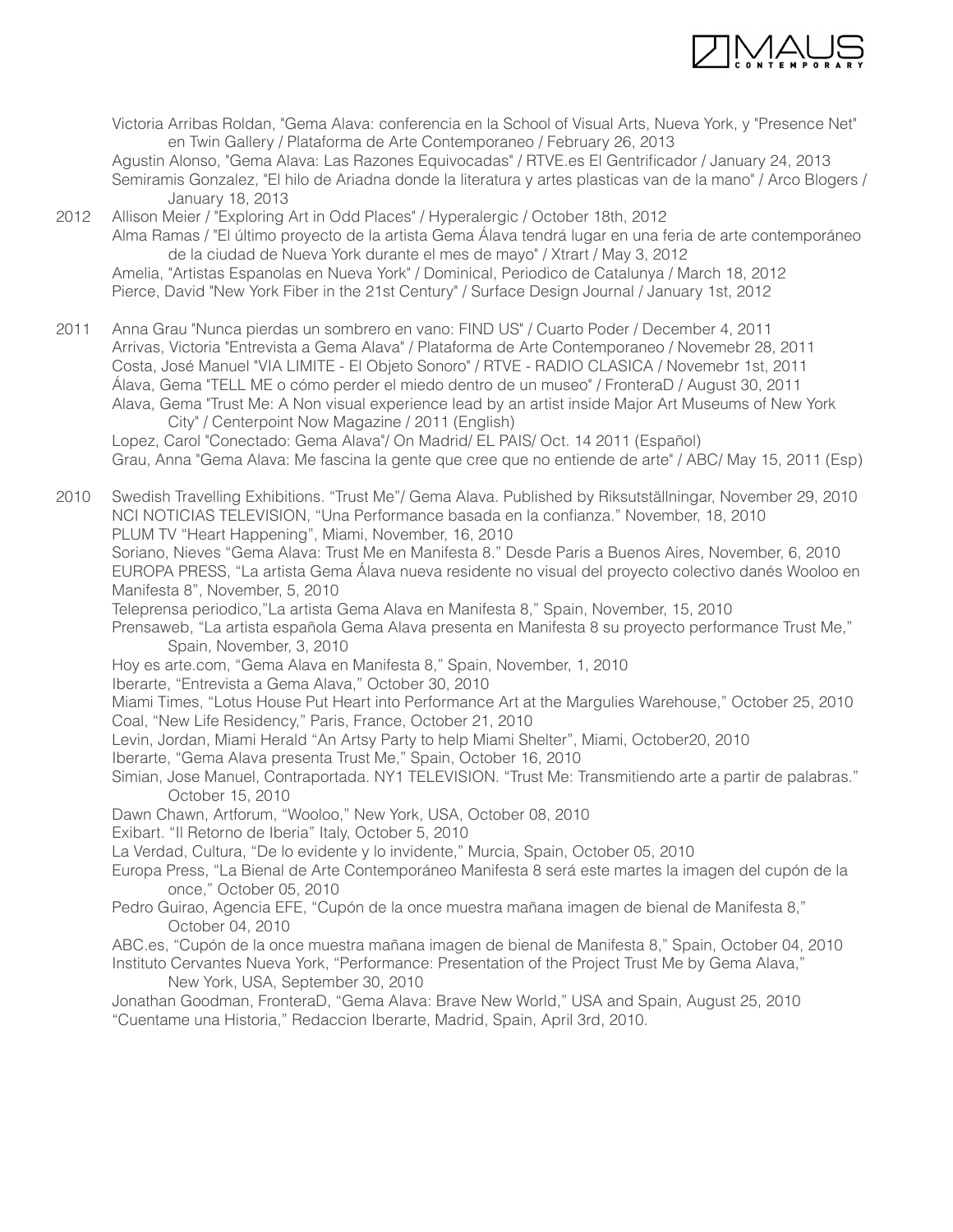

- 2009 Laporte, Eduardo, "El Impacto de lo perecedero. Encuentrame" Diario Las Provincias, Valencia, Spain, December 26th, 2009. Laporte, Eduardo, "Arte Efimero," Recorridos, El Correo de Bilbao, Bilbao, Spain, December 19th, 2009. El Diario La Prensa, "Proyecto Nueve Lunas ilumina la ONU," New York, December 9, 2009. Soriano Nieto, Nieves, "Gema Alava. Find Me," De Paris a Buenos Aires, Homenajes, Rome, Nov. 24, 2009. El Diario La Prensa, "Proyecto de acercamiento entre religiones," New York, November 18, 2009. Perlov, Susana "Gema Alava Tells us the Truth," Sunny Rockland Community College Press, October, 2009 La Caixa Foundation, Newsletter Bimonthly Magazine, 2009.
- 2008 Laporte, Eduardo. "De Marcha en Nueva York," El Correo, Bilbao, Spain. November 8, 2008. Armada, Alfonso. "El Mar de Harlem," ABC, New York, November 7, 2008. Armada, Alfonso. "Falta de Atención," ABC, New York, October 21, 2008. Armada, Alfonso. "El Sueno Americano, en Crisis," ABC, Madrid, Spain, October 26, 2008. Fuentes, Elvis, Francisco Cano, Eduardo Lago, Carmen Caffarel, Julian Zugazagoitia. "NY Motion 1.0", Instituto Cervantes de Nueva York and El MUSEO del Barrio, New York, (catalog), September 2008. Sirefman, Susanna. "Fung Sway" Surface Magazine, Art & Design, No.72. New York, NY, July, 2008. Mooney, Ted. "Gema Alava: Tell Me the Truth," Artists Organized Art, New York, April 2008. "Gema Alava: Tell Me the Truth," Iberarte, Edited by redaccion Iberarte, Madrid, 20 April 2008.
- 2007 Armada, Alfonso. "Nueva York, El Deso y la Quimera." Editorial Espasa, (Pages 195, 196, 199). Spain, 2007. Aranda-Alvarado, Rocio. "The Femenine Mystique." Jersey City Museum, (catalog), September 2007. Haber, John. "Desperate Artists." Haber Arts, Edited by John Haber, New York, October 22, 2007. Laporte, Eduardo. "Ropa Tendida." El Naufrago Digital, Geografias, Edited by Eduardo La Porte, Madrid, August 24, 2007.
	- "Las rutas del Arte." Iberarte, Edited by redaccion Iberarte, Madrid, August 21, 2007.
	- Laporte, Eduardo. "Alfileres, Trozos de Cartas y Papel de Vater," Edited by Universidad Complutense, Cursos de Verano El Escorial, July 2007.
	- Merino, Juan Fernando, "En Busca del Hilo Conductor." El Diario/LA PRENSA, Arte y Cultura, New York, April, 22, 2007.
- 2006 Ramos, E. Carmen. "Drawing Stage." Cwow-City Without Walls (catalog) 2006. Bischoff, Dan. "Make Room for Drawings." The Star-Ledger, New Jersey, September 22, 2006. "Ciclo Sobre la Guerra Civil Española en el King Juan Carlos I of Spain Center." De Norte a Sur, New York and New Jersey, No. 303, November 2006.
- 2004 Armada, Alfonso. "Un MoMA Enaltecido." Diario ABC, Madrid/New York, November 20, 2004.
- 2003 Armada, Alfonso. "Escuela de Equilibristas." Diario ABC, Madrid/New York, 19 August, 2003. Bischoff, Dan. "Aljira's New Gallery Emerges." The Sunday Star-Ledger, New Jersey, June, 1, 2003. Piquer, Isabel. "El Museo Neoyorquino de Queens Recuerda el Sueno de Venus de Dali." EL PAIS, Cultura, June 23, 2003. Sider, Sandra. "Gema Alava Crisostomo:Funambulista." FiberArts Magazine, NY, Jan-Febr. 2003.

Reid, Calvin. "Dancing in the Dark." Aljira- A Center for Contemporary Art, New Jersey (catalog) 2003.

- 2002 Armada, Alfonso. "Caligrafia de la Fragilidad." Diario ABC, Madrid/New York, February 16, 2002. Cotter, Holland. "Artist in the Marketplace." The New York Times, September 6, 2002. Gelambi, M. Rosa. "Artistas en Vanguardia." Newsletter N.32, La Caixa, Barcelona, March, 2002. Merino, Juan Fernando. "En Tierra de Nadie." El Diario La Prensa, New York, January 13, 2002. Sevilla, Nacho. "La Artista Espanola Gema Alava Crisostomo expone su obra en una galeria del Soho Neoyorquino." Europa Press, New York, February 25, 2002. Yee, Lydia. "Aim 22," The Bronx Museum of the Arts, New York (catalog) 2002.
- 1998 The Canon, Jim Short Editions, San Francisco, Feb. 1998, p.12 (illustration) 1998.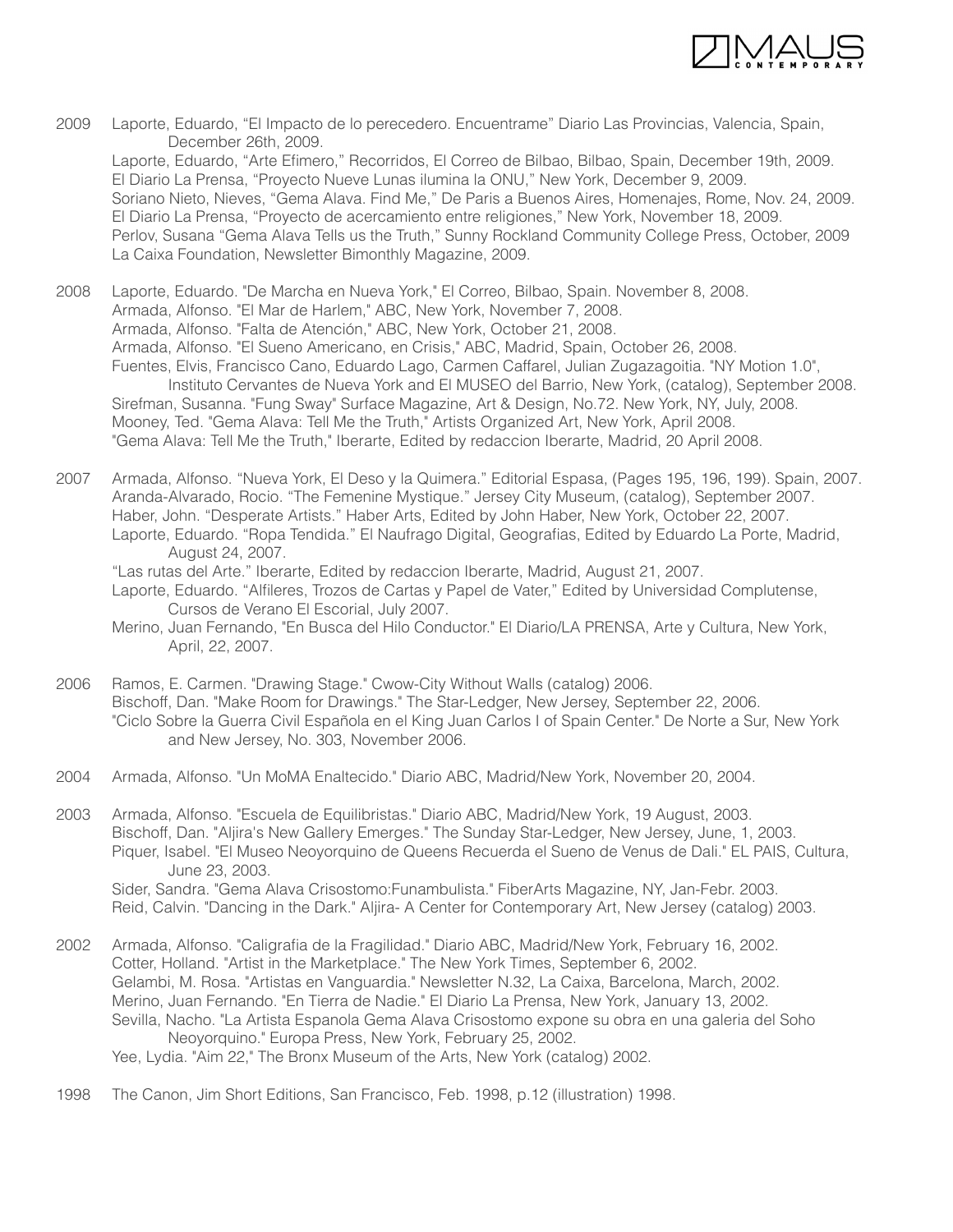

- 1996 El Punto de las Artes, Madrid, p.20. May 1996. XIV Premio Penagos de Dibujo, Fundacion Maphre, Madrid (catalog) 1996.
- 1995 Diario ABC, ABC de las Artes, Madrid, October 23, 1995. El Punto de las Artes, Madrid, p.22 and 28. October 20-26, 1995. XIII Premio Penagos de Dibujo, Fundacion Maphre, Madrid (catalog) 1995.
- 1994 XII Premio Penagos de Dibujo, Fundacion Maphre, Madrid (catalog) 1994. Estaciones de Ferrocarril, Fundacion Amigos de Madrid (catalog) 1994.
- 1993 Catalogo de Artistas Jovenes, Comunidad de Madrid (catalog) p.123, 1993.

# Gema Álava - artist's talks and presentations

PRATT INSTITUTE, New York City, 2014, 2015, 2016 NEUROLOGY GRAND ROUNDS, NEW YORK CITY, 2016 SUNY, DOWNSTATE MEDICAL CENTER, NEUROLOGY DEPARTMENT, NYC, 2016 SCHOOL OF VISUAL ARTS, New York City, 2013 PRATT INSTITUTE, New York City, 2013 UNIVERSIDAD POLITÉCTICA. Escuela Superior de Arquitectura, MASTER DE EFIMERAS, Madrid, 2012 SUNY Community College, New York City, 2012. LEHMAN College, New York City, 2011. JONH JAY COLLEGE, New York, New York, 2010. The Malcolm X & Dr. Betty Shabazz Memorial and Educational Center, New York, NY, 2010. Cue Art Foundation/Elisabeth Foundation for the Arts, Roundtable: "Confronting the Zero Hour: New Approaches to Fundraising and Community Building," New York, 2009. CUE ART FOUNDATION, "Creative Survival Skills." Roundtable, October 2009. SUNY Rockland Community College, New York, 2009 CUE ART FOUNDATION, New York, New York. Presentation of art project FIND ME, 2009. MARGULIES ART FOUNDATION, 2009. NYU, New York University, 2009. The Morgan Library and Museum, New York, NY, 2008. Columbia University, "Art and Politics," New York, NY, 2008. The Bolles School, Department of Fine&Performing Arts, Jacksonville, Florida, 2008. School, Department of Fine&Performing Arts, Jacksonville, Florida. The Morgan Library and Museum, New York, NY, November, 2007. Universidad Complutense, Cursos de El Escorial, "La Memoria y el Arte Contemporaneo," Madrid, 2007. The Leadership Program, New York, NY, 2004, 2005, 2006, 2007. New Jersey Museum, "Slide Night," NJ, 2006. The Queens Museum of Art, "Patrones de Fe," NY, 2003. Whitney at Altria, New York, "Artist's Books," NY, 2002. The San Francisco Art Institute, "The Silence of the Sirens," SF, 2000. The San Francisco Art Institute, "Land of No One," SF, 1999.

Circulo de Bellas Artes, "Sentimiento," Madrid, Spain, 1994.

Gema Álava - television

CONTRAPORTADA NY1. "Trust Me: Transmitiendo arte a partir de palabras". October 2010 NCI NOTICIAS. "Una Performance basada en la confianza". November 2010 "Con Visado de Calle," TVE, televisión española, 2010. "Nueve Lunas en Naciones Unidas" NTN, December 10, 2009.